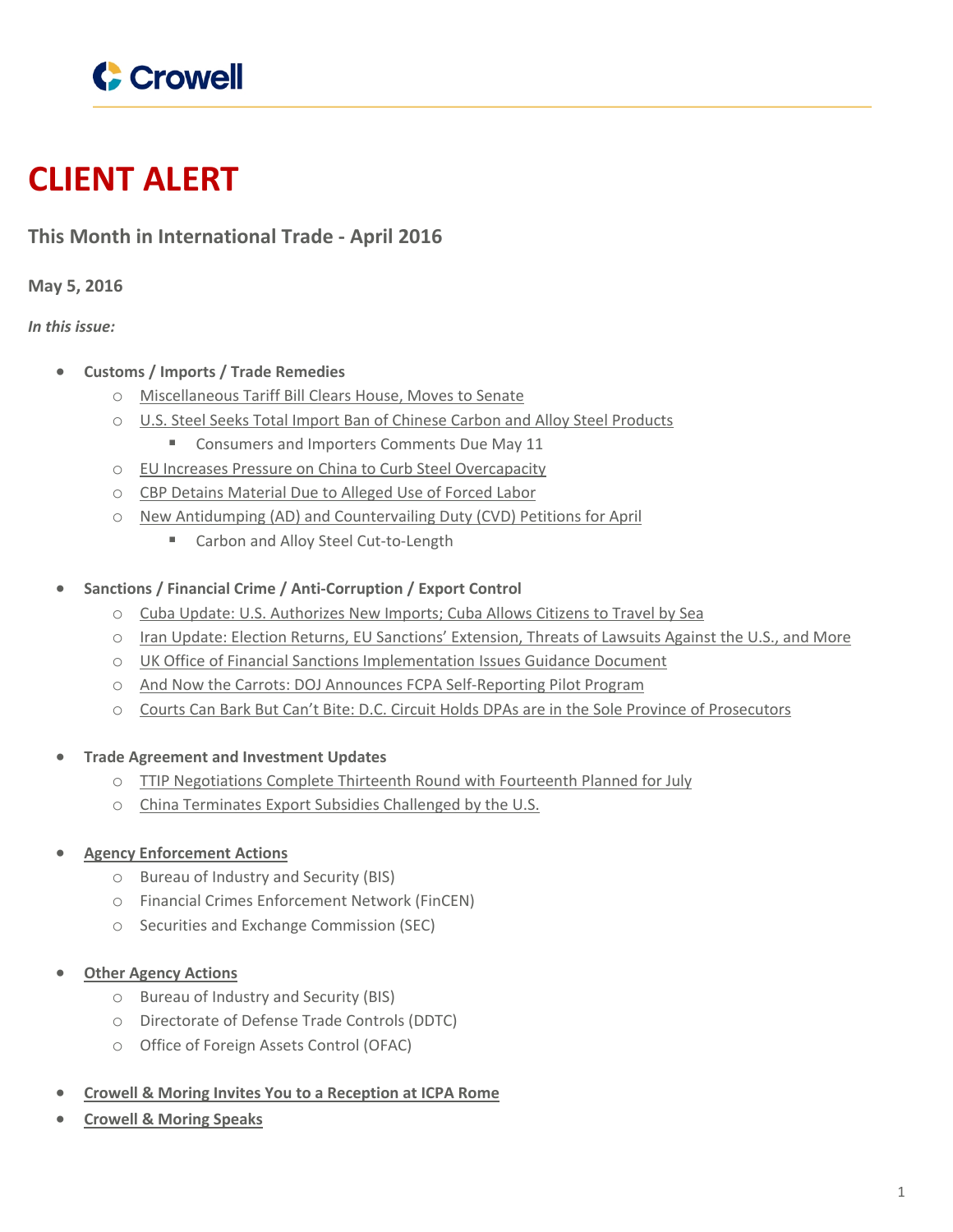

This news bulletin is provided by the International Trade Group of Crowell & Moring. If you have questions or need assistance on *trade law matters, please contact John B. [Brew](http://www.crowell.com/Professionals/John-Brew) or any member of the [International](http://www.crowell.com/professionals/search?firstname=&lastname=&office=&practice=8712&industry=) Trade Group.*

# <span id="page-1-0"></span>**CUSTOMS / IMPORTS / TRADE REMEDIES**

#### **Miscellaneous Tariff Bill Clears House, Moves to Senate**

On April 13, the U.S. House of Representatives, Ways and Means Subcommittee on Trade and 15 other members of Congress introduced the American Manufacturing [Competitiveness](https://www.congress.gov/bill/114th-congress/house-bill/4923?q=%7B%22search%22%3A%5B%22manufacturing%22%5D%7D&resultIndex=3) Act of 2016 (AMCA). This bill is intended to reform the stalled Miscellaneous Tariff Bill (MTB) process and would reduce tariffs on the importation of products not manufactured in the U.S. On April 27, the bill was considered, passed the House, and received in the Senate the following day.

In the past, members of Congress introduced a bill to suspend or eliminate duties on certain imported commodities on behalf of their constituents. The House Ways and Means and Senate Finance committees would then consolidate these bills into a Miscellaneous Tariff Bill (MTB), which would often be incorporated into larger legislation for passage. MTBs historically lasted up to three years before being reconsidered by Congress. The last MTB expired in December 2012 and has not been renewed despite multiple attempts primarily due to the perception that MTBs were "earmarks," federal funding only benefiting a state or local interest that circumvented the normal legislative process.

Under AMCA, interested parties would file a petition with the U.S. International Trade Commission (ITC), who would be tasked with vetting the proposals. After the ITC reviewed and either approved or dismissed tariff reduction petitions, a report would be generated for Congress recommending products that meet the MTB criteria. The public could also comment on the petitions through a notice and comment period. Congress would then draft a MTB proposal wherein it could strike certain ITC recommendations, but could not add new ones. The MTB would then proceed through Congress under the normal legislative process. The MTB would continue to provide temporary relief for a three year period, after which the process would be repeated.

Once AMCA is enacted, the measure would direct the ITC to begin a new MTB no later than October 15, 2016. AMCA also provides certain timelines by which the ITC must complete its processes. Assuming Congress' prompt consideration of the ITC report and conversion into a MTB bill, importers could receive benefits as early as the fourth quarter of 2017.

Companies should begin to review their import and purchasing data to identify potential MTB opportunities as the petition period will only be open with the ITC for sixty days and then would not be open again until 2019.

<span id="page-1-1"></span>*For more information, contact: John Brew, Frances Hadfield, Jini Koh, Mike Gill*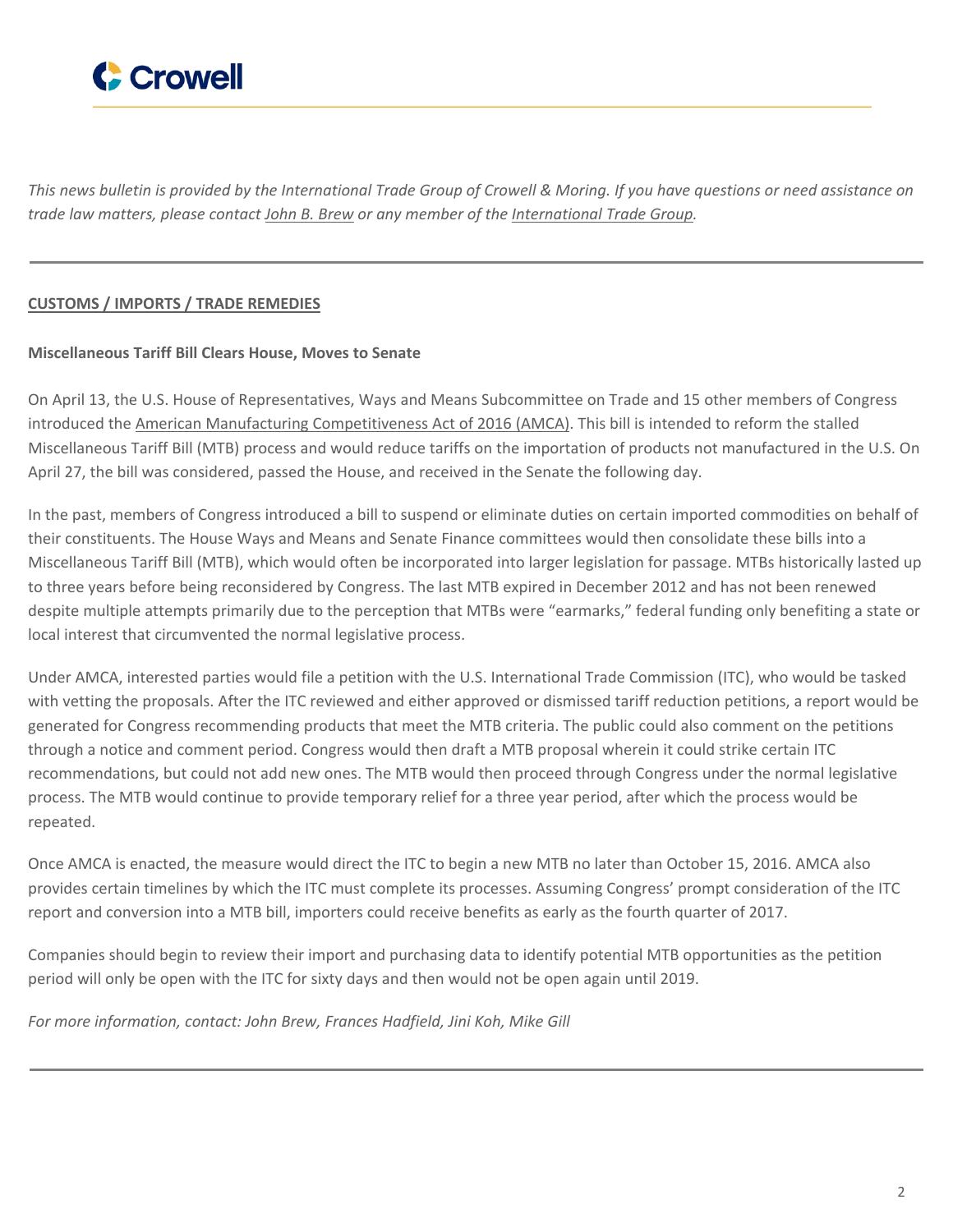

# **U.S. Steel Seeks Total Import Ban of Chinese Carbon and Alloy Steel Products**

# *Consumers and Importers Comments Due May 11*

On April 26, on top of the dozens of antidumping and countervailing duty investigations of steel imports underway, U.S. Steel filed a [petition](https://www.crowell.com/files/20160426-US-Steel-Complaint-Under-Section-337-of-Tariff-Act-of-1930.pdf) under Section 337 of the Tariff Act of 1930, typically used for intellectual property violations committed overseas, requesting a total import ban of all carbon and alloy steel products from China by alleging that Chinese steelmakers have:

- Conspired to fix prices and shared production schedules through their trade group, the China Iron and Steel Association.
- Misappropriated, via cyber-hacking in January 2011, U.S. Steel's trade secrets related to the production of advanced high-strength steel used by the automotive industry.
- Falsifying the origin of Chinese steel to circumvent Antidumping and Countervailing Duty (AD/CVD) orders and duties.

Unlike AD/CVD proceedings which take place at both the U.S. Department of Commerce and the U.S. International Trade Commission (ITC), 337 proceedings are presided over by an ITC Administrative Law Judge (ALJ) who conducts a trial and renders an opinion regarding any violations and proposed remedies. This includes exclusion orders, cease and desist orders, and the imposition of a bond during the presidential review period. The ALI's opinion and remedy is then reviewed by the ITC's commissioners and must ultimately be approved by the president.

The first hurdle for U.S. Steel's 337 petition, however, is for the ITC to determine by the end of May whether to initiate the investigation.

The ITC is soliciting comments on potential exclusions from the 337 matters, as well as input from consumers. Comments are due on May 11.

In particular, the Commission is interested in comments that:

- i. Explain how the articles potentially subject to the requested remedial orders are used in the U.S.
- ii. Identify any public health, safety, or welfare concerns in the U.S. relating to the requested remedial orders.
- iii. Identify like or directly competitive articles that complainant, its licensees, or third parties make in the U.S. which could replace the subject articles if they were to be excluded.
- iv. Indicate whether complainant, complainant's licensees, and/or third party suppliers have the capacity to replace the volume of articles potentially subject to the requested exclusion order and/or a cease and desist order within a commercially reasonable time.
- <span id="page-2-0"></span>v. Explain how the requested remedial orders would impact U.S. consumers.

*For more information, contact: Dan Cannistra, Anne Li, Benjamin Blase Caryl*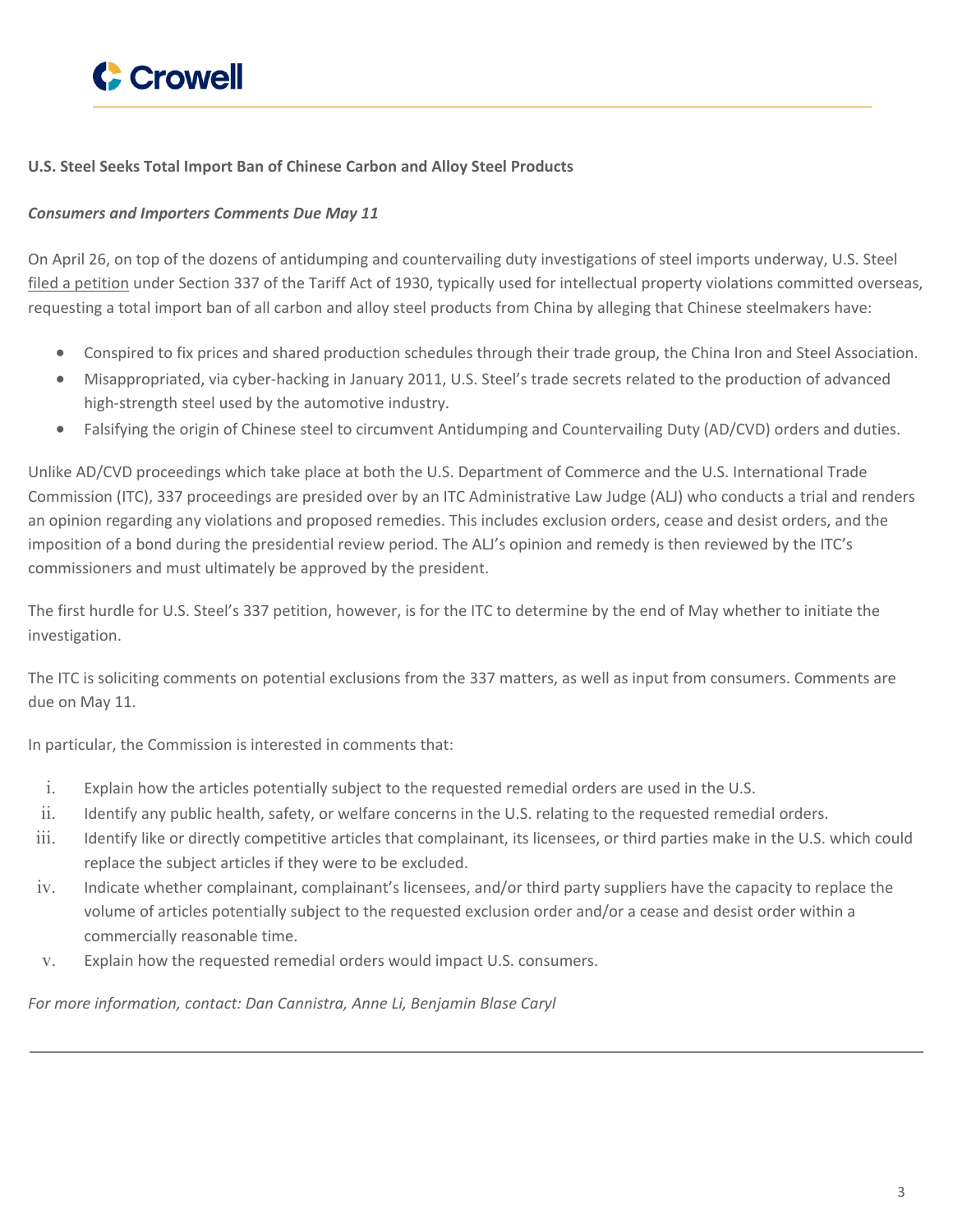

#### **EU Increases Pressure on China to Curb Steel Overcapacity**

In a speech at the Organization for Economic Co-operation and Development's (OECD) High-Level Symposium on Steel, held in Brussels on April 18, EU Trade Commissioner Cecilia Malmström focused on China's role in exacerbating the problem of overcapacity in the steel industry. Her intervention followed the rather vague aspirational commitments to which China agreed with the European Union following the ninth meeting of their bilateral Steel Contact Group in March.

Noting that state involvement in China has incentivized excess investment and overproduction, Malmström highlighted that China's steel production is now twice the combined production of Japan, India, the U.S., and Russia. She also noted that the 350 to 400 million tons of excess steel produced by China annually is more than double the annual production of the European Union, the world's second largest producer.

Although acknowledging that trade defense measures are not a long-term solution to the problem of overcapacity, Malmström clearly stated that the Commission would act quickly in the months ahead to counter unfair trading practices. She maintained that much of what is entering the EU market under the massive import surge currently facing EU producers "is being sold under conditions which can only be classified as dumping."

As a consensus could not be reached upon conclusion of the OECD symposium, the European Union is also increasing pressure on China within the bilateral framework. Ahead of an upcoming EU-China summit, EU officials raised the issue of steel overcapacity with their Chinese counterparts in the context of their Economic and Trade Working Group on April 19. The struggles of the steel industry will thus remain at the top of the agenda.

<span id="page-3-0"></span>*For more information, contact: Dan Cannistra, Charles De Jager, Ben Caryl*

#### **CBP Detains Material Due to Alleged Use of Forced Labor**

On March 30, U.S. Customs and Border Protection (CBP) detained materials produced by Chinese chemical supplier Tangshan Sanyou Group Co. Ltd. (Tangshan Sanyou) because of accusations it uses forced prison labor.

The seizure was driven by a withhold release order from CBP Commissioner R. Gil Kerlikowske the day prior on textile manufacturing materials containing soda ash—otherwise known as sodium carbonate, a chemical used for cleaning and dying fabric—and viscose rayon—a fabric made from purified cellulose, manufactured or mined by Tangshan Sanyou in China.

Moreover, on April 13, CBP issued a second withhold release order against imported potassium, potassium hydroxide, and potassium nitrate manufactured or mined by Tangshan Sunfar Silicon Company, a.k.a. Tangshan SunFar Silicon Industries Co. Ltd. in the People's Republic of China, which will require detention at all U.S. ports of entry of merchandise manufactured by this company. This order was similarly based on information obtained by CBP indicating that the Tangshan Sunfar Silicon Company utilizes convict labor.

For detailed information on the seizure and its implications, please see [Crowell's](https://www.crowell.com/NewsEvents/AlertsNewsletters/all/CBP-Detains-Materials-Due-to-Alleged-Use-of-Forced-Labor) Client Alert.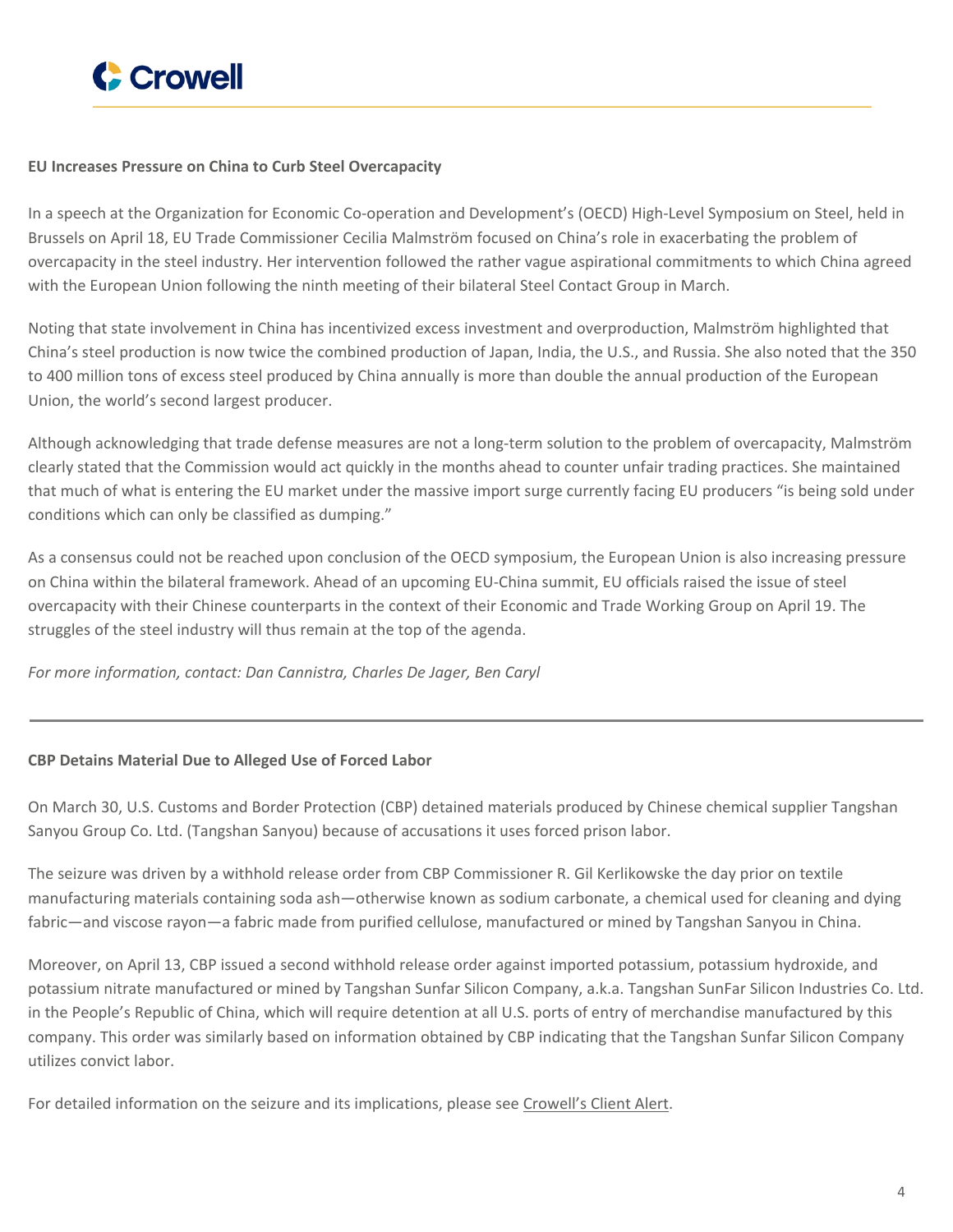

*For more information, contact: Frances Hadfield, Anne Li*

#### **New Antidumping (AD) and Countervailing Duty (CVD) Petitions for April**

 Carbon and Alloy Steel Cut-to-Length Plate: On April 8, ArcelorMittal USA LLC, Nucor Corporation, and SSAB Enterprises, LLC, filed AD and CVD petitions on low-priced imports of carbon and alloy steel cut-to-length plate from twelve countries (see below). The U.S. International Trade Commission will vote on continuing the investigations on May 20.

<span id="page-4-0"></span>

| Country       | <b>Dumping Margins Alleged</b> | <b>Countervailing Subsidies Alleged</b> |
|---------------|--------------------------------|-----------------------------------------|
| Austria       | 158.27 percent                 | <b>No</b>                               |
| Belgium       | 75.27 percent                  | No                                      |
| <b>Brazil</b> | 93.32 percent                  | Yes (26 programs)                       |
| China         | 76.58 percent                  | Yes (44 programs)                       |
| France        | $28.84 - 121.62$ percent       | No                                      |
| Germany       | 43.09 - 194.50 percent         | <b>No</b>                               |
| Italy         | 127.04 percent                 | N <sub>0</sub>                          |
| Japan         | 187.70 percent                 | <b>No</b>                               |
| South Korea   | $42.59 - 244.19$ percent       | Yes (46 programs)                       |
| South Africa  | 109.09 percent                 | N <sub>0</sub>                          |
| Taiwan        | $6.53 - 74.24$ percent         | <b>No</b>                               |
| Turkey        | 36.09 - 52.09 percent          | No.                                     |

*For more information, contact: Benjamin Blase Caryl*

# <span id="page-4-1"></span>**SANCTIONS / FINANCIAL CRIME / ANTI-CORRUPTION / EXPORT CONTROL**

# **Cuba Update: U.S. Authorizes New Imports; Cuba Allows Citizens to Travel by Sea**

The U.S. and Cuba continued efforts to advance commercial relations between their two countries in April. Although the U.S. generally continues to prohibit the importation of Cuban-origin goods, since [January](https://www.crowell.com/NewsEvents/AlertsNewsletters/all/Treasury-and-Commerce-Implement-New-US-Cuba-Policy) 2015 the U.S. Department of the Treasury's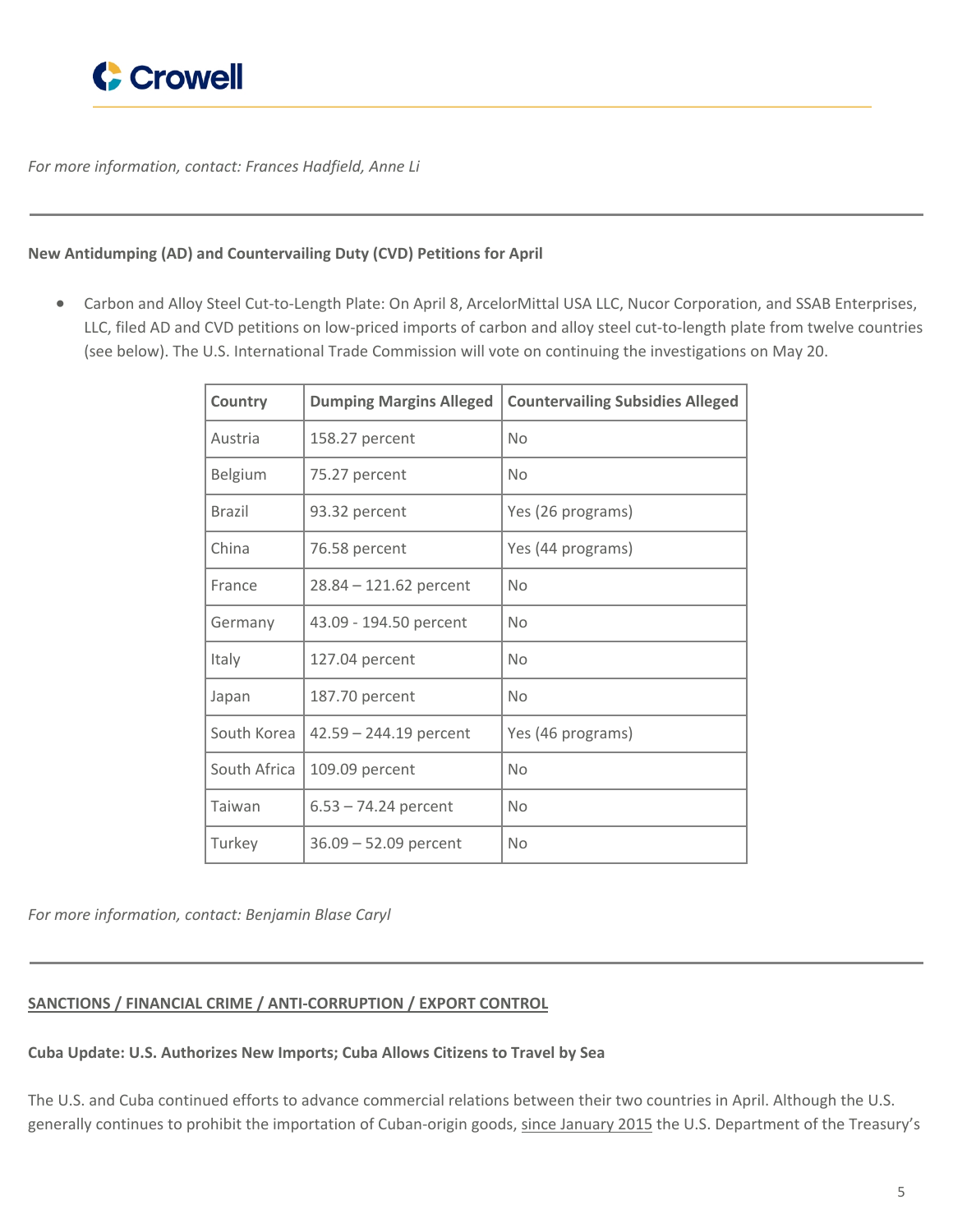

Office of Foreign Assets Control (OFAC) has authorized the importation of certain goods and services produced by independent Cuban entrepreneurs.

OFAC's general license authorized U.S. Persons to engage in all transactions ordinarily incident to the importation of items identified by the U.S. Department of State as being produced by Cuban entrepreneurs (the 515.582 List).

On April 22, the State Department updated and expanded the [515.582](http://www.state.gov/e/eb/tfs/spi/cuba/515582/237471.htm) List to authorize the import of additional goods and services produced by independent entrepreneurs in Cuba.

Persons subject to U.S. jurisdiction can now import coffee (Harmonized Tariff Schedule (HTS) [Heading](http://www.usitc.gov/publications/docs/tata/hts/bychapter/1501c09.pdf) 0901) and additional wool, cotton, and other textile articles (HTS Chapters [51](http://www.usitc.gov/publications/docs/tata/hts/bychapter/1501c51.pdf)[-52\)](http://www.usitc.gov/publications/docs/tata/hts/bychapter/1501c52.pdf) produced by Cuban entrepreneurs, in addition to the items previously authorized. Importantly, the imports of these items no longer need to be made directly from Cuba. By expanding this list, the U.S. intends to further empower the emerging Cuban private sector by increasing the flow of information and resources between it and the U.S. market.

On the Cuban side, and as a result of the controversy regarding the prohibition of Cuban passengers on Carnival Cruises traveling to Cuba, the Cuban government announced on April 22 that Cuban nationals - regardless of their immigrant status - can travel to the island on board cruise and merchant ships, both as passengers and as crew members. For Cuban nationals and Cuban-Americans lawfully resident in the U.S., this change will enable them to potentially travel to Cuba by ship; however, for Cubans living in Cuba, the change will have a limited practical effect. Cuban nationals can only be enrolled as crew members through Cuban national employment agencies which are unlikely to authorize direct employment by non-Cuban cruise or merchant lines. Moreover, with an average monthly salary of \$20, most Cubans will be unable to afford traveling by cruise ship.

Cuba also held the seventh Congress of the Communist Party of Cuba from April 17 to 19, celebrating 55 years of Revolution. Despite hopes that the Party Congress might announce further economic reforms, there were no significant declarations. President Raul Castro concluded the conference by noting that the economic changes that the country needs will not be made overnight; instead, the changes will be "slow but steady."

<span id="page-5-0"></span>*For more information, contact: Cari Stinebower, Mariana Pendas, Dj Wolff*

#### **Iran Update: Election Returns, EU Sanctions' Extension, Threats of Lawsuits Against the U.S., and More**

On April 29, Iran held a run-off election for 69 parliament seats where no candidate won 25 percent of the vote in the February balloting. Between both elections, supporters of President Hassan Rouhani won 42 percent of the 290 seats in parliament, a working plurality. Although legislation passed in Iran's Parliament must be approved by the Guardian Council, a 12-member body of theologians and jurists, with the hardliners now in the minority, Rouhani is expected to have a somewhat easier time passing certain economic and political changes.

#### **Other notable events involving Iran this month**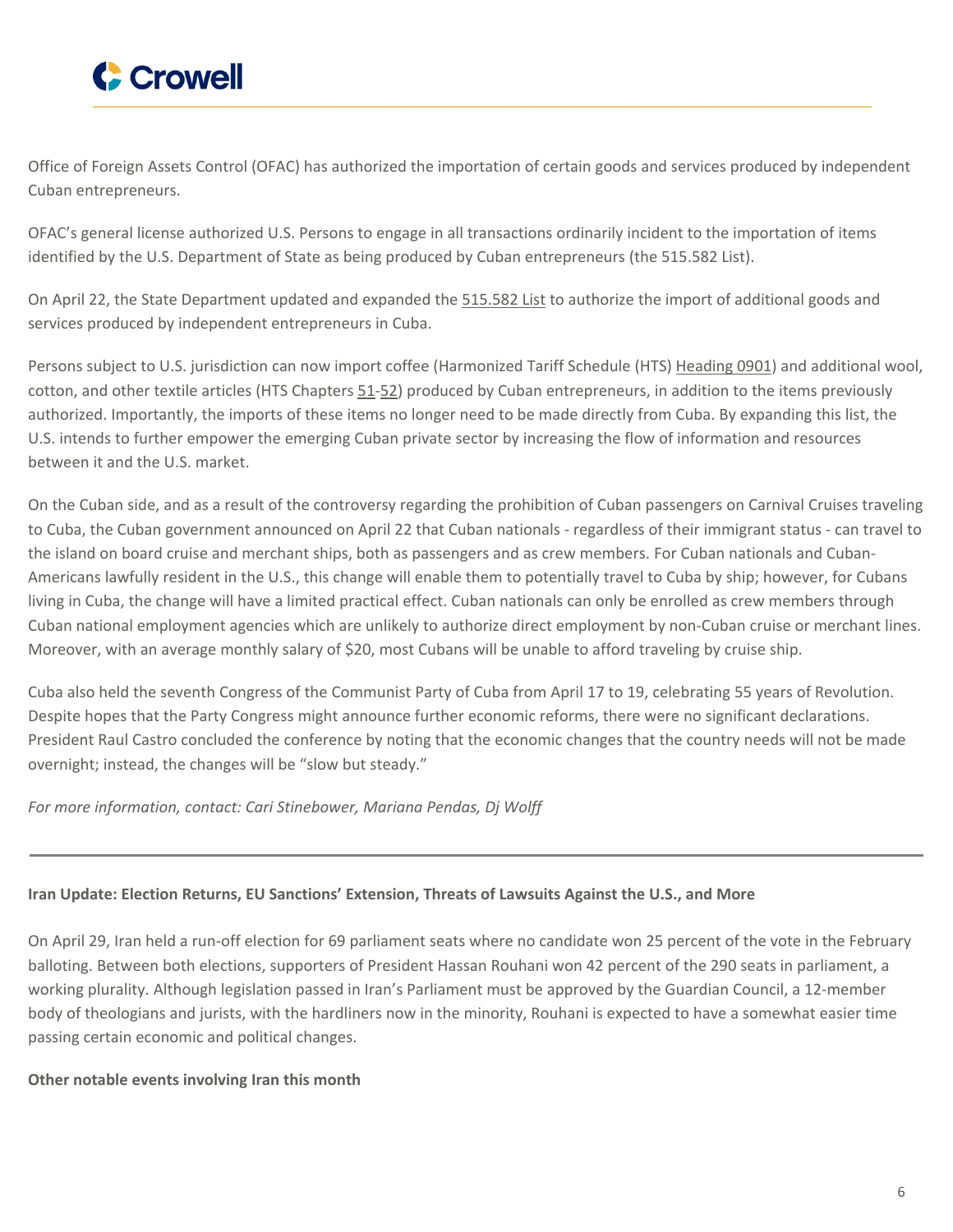

The EU extended its sanctions on Iran for human rights violations for an additional year. The new expiration date is 13 April 2017. The measures, first introduced in 2011, impose an asset freeze and travel ban on listed persons and entities, and ban exports to Iran of equipment that may be used for internal repression or telecommunications monitoring. More than 80 Iranian officials are listed for involvement in the violent suppression of protestors or other human rights violations. The action is parallel to and not affected by the Joint Comprehensive Plan of Action (JCPOA) which only lifted nuclear-related sanctions. The EU and the U.S. have both retained their sanctions on Iran for human rights violations, as well as for terrorism and ballistic missile reasons.

Even though the JCPOA was implemented three months ago, trade between Europe and Iran has yet to meet expectations because Europe's major financial institutions remain reluctant to deal with Iran. Dozens of energy, aviation, and construction deals have stalled for fear of remaining U.S. sanctions, despite public clarifications from U.S. Secretary of State John Kerry earlier this month that the U.S. would not object to non-U.S. financial institutions processing transactions permissible under the JCPOA. European oil companies in particular are awaiting clear guidance on the use of dollars for transactions involving Iranian oil. EU foreign policy chief Federica Mogherini, on a recent visit to Tehran said the EU is working to "reassure" banks transacting with Iran is safe.

On April 25, Iran announced it intended to sue the U.S. at the International Court of Justice (ICJ) at The Hague to block the distribution of \$2 billion in impounded assets to American victims of overseas attacks allowed by last month's landmark U.S. Supreme Court decision.

Eager to compete with its rival Airbus which has already announced deals to sell 118 airliners valued at \$27 billion to Iran, a team from Boeing began preliminary discussions last month in Tehran with several Iranian airlines about possible sales of aircraft and aircraft services. While the U.S. enacted a statement of licensing policy to support specific license applications for civil, commercial, and passenger aircraft pursuant to the JCPOA, Boeing still faces a range of practical challenges to executing such a deal, including Republican opposition, the requirement to allow Iran to transact in U.S. dollars, and the inability to use the U.S. Export-Import Bank because of Iran's designation as a state sponsor of terror. Iran is reportedly interested in Boeing 737 single-aisle jets, as well as wide-body 777s.

<span id="page-6-0"></span>*For more information, contact: Carlton Greene, Cari Stinebower, Chris Monahan, Charles De Jager, Dj Wolff*

#### **UK Office of Financial Sanctions Implementation Issues Guidance Document**

In keeping with its stated mission to provide a high-quality service to the private sector and ensure financial sanctions are properly understood, the newly established UK Office of Financial Sanctions Implementation (OFSI) [published](https://www.gov.uk/government/publications/financial-sanctions-faqs) a guidance [document](https://www.gov.uk/government/publications/financial-sanctions-faqs) on financial sanctions in April.

The 39-page document provides both a general high-level summary of the financial sanctions framework and a series of practical compliance examples for designated persons, members of the public, and businesses.

The first section of the guidance document summarizing the financial sanctions framework addresses the question of determining who is subject to financial sanctions, including how to use the consolidated list of designated persons. It also refers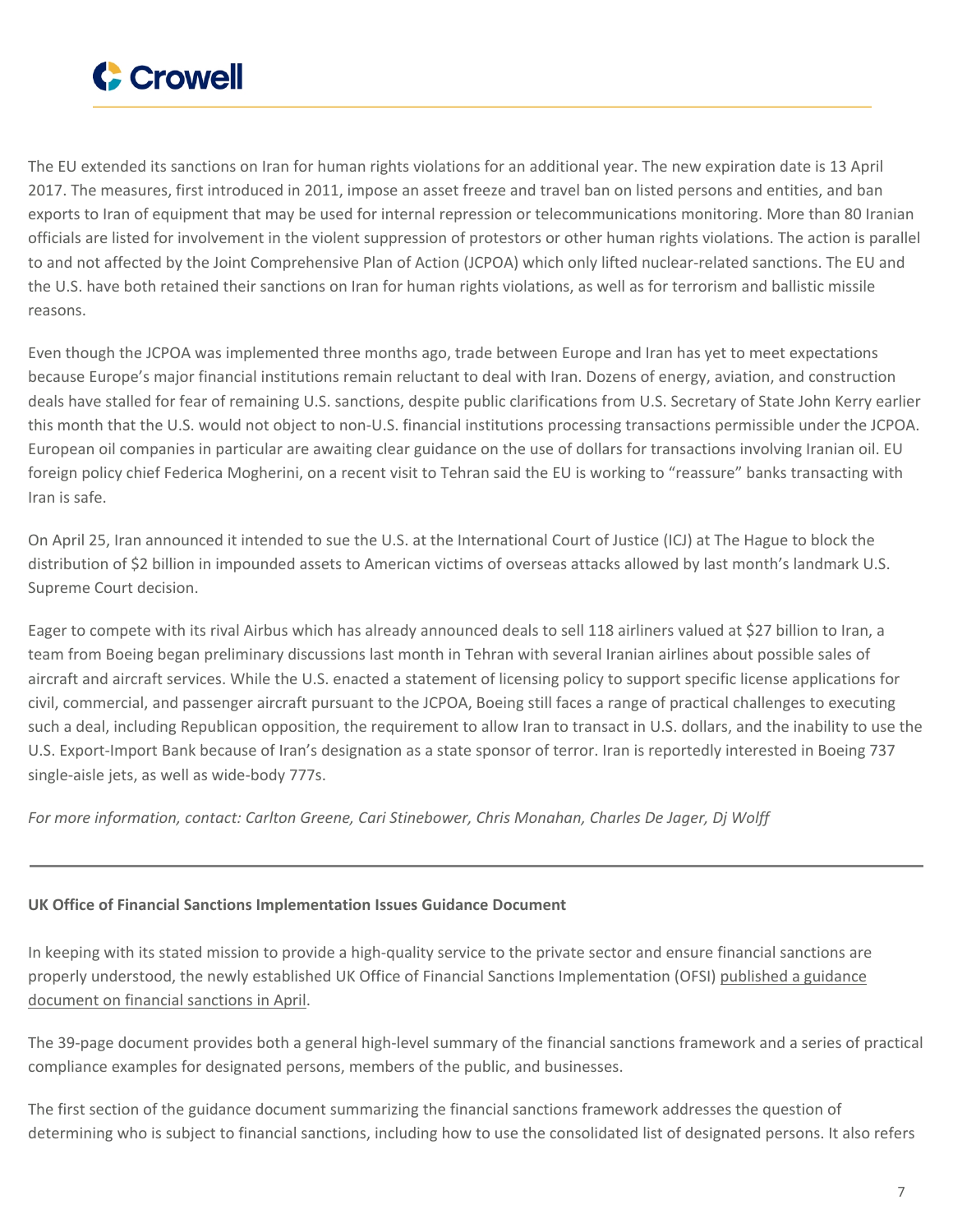

to the European Commission's guidance on the concept of ownership and control. In addition, this section mentions the various prohibitions under financial sanctions and the bases for exemptions, as well as the grounds and processes for obtaining and complying with licenses.

The second section provides practical examples covering the three categories of parties. With respect to designated persons, it distinguishes between individuals and entities/organizations, with multiple examples for both based on practical and succinct questions. The twenty examples for members of the public are similarly detailed. Finally, with respect to businesses, the guidance document offers separate examples for financial institutions, insurers, lawyers, exporters, NGOs and charities.

This guidance represents a first step in meeting the first of the OFSI's stated goals, to provide additional guidance to the regulated community about the scope and implementation of UK sanctions. The UK has indicated it intends to keep supplementing this guidance with additional outreach and educational tools to promote compliance. Lest anyone be lulled into a false sense of security however, the OFSI's second focus is on enhanced enforcement. To that end, the UK has recently expanded the severity of its enforcement powers, including a range of new administrative penalties for sanctions breaches, including monetary penalties and an increase in the maximum prison sentence.

<span id="page-7-0"></span>*For more information, contact: Charles De Jager, Carlton Greene, Cari Stinebower, Dj Wolff*

#### **And Now the Carrots: DOJ Announces FCPA Self-Reporting Pilot Program**

On April 5, the Fraud Section of the Department of Justice's Criminal Division launched a one-year pilot program under which companies can receive tangible credit for self-reporting violations of the Foreign Corrupt Practices Act (FCPA). The rewards for self-reporting, cooperation, and remediation can include avoidance of a corporate monitor, a substantial fine reduction, or declination of prosecution entirely.

For detailed information on the FCPA Self-Reporting Pilot Program, please see [Crowell's](https://www.crowell.com/NewsEvents/AlertsNewsletters/all/And-Now-the-Carrots-DOJ-Announces-FCPA-Self-Reporting-Pilot-Program) Client Alert.

<span id="page-7-1"></span>*For more information, contact: Stephen Byers, Kelly Currie, Janet Levine, Tom Hanusik, Alan Gourley*

#### **Courts Can Bark But Can't Bite: D.C. Circuit Holds DPAs are in the Sole Province of Prosecutors**

On April 5, the D.C. Circuit Court of Appeals held that district court judges have no authority to deny a motion for exclusion of time under the Speedy Trial Act following a Deferred Prosecution Agreement (DPA) "based on concerns that the government should bring different charges or should charge different defendants." *United States v. Fokker Servs. B.V*., No. [15-3016,](https://www.crowell.com/files/20160405-US-v-Fokker-Services.pdf) 2016 WL [1319266](https://www.crowell.com/files/20160405-US-v-Fokker-Services.pdf) (D.C. Cir. Apr. 5, 2016). In granting the government's *mandamus* petition, the Court held that a district court's review is limited to ensuring that a DPA enables the defendant to demonstrate compliance with the law and is not "a pretext to evade the Speedy Trial Act's time constraints."

For detailed information on this first of its kind decision, please see [Crowell's](https://www.crowell.com/NewsEvents/AlertsNewsletters/all/Courts-Can-Bark-But-Cant-Bite-DC-Circuit-Holds-DPAs-are-in-the-Sole-Province-of-Prosecutors) Client Alert.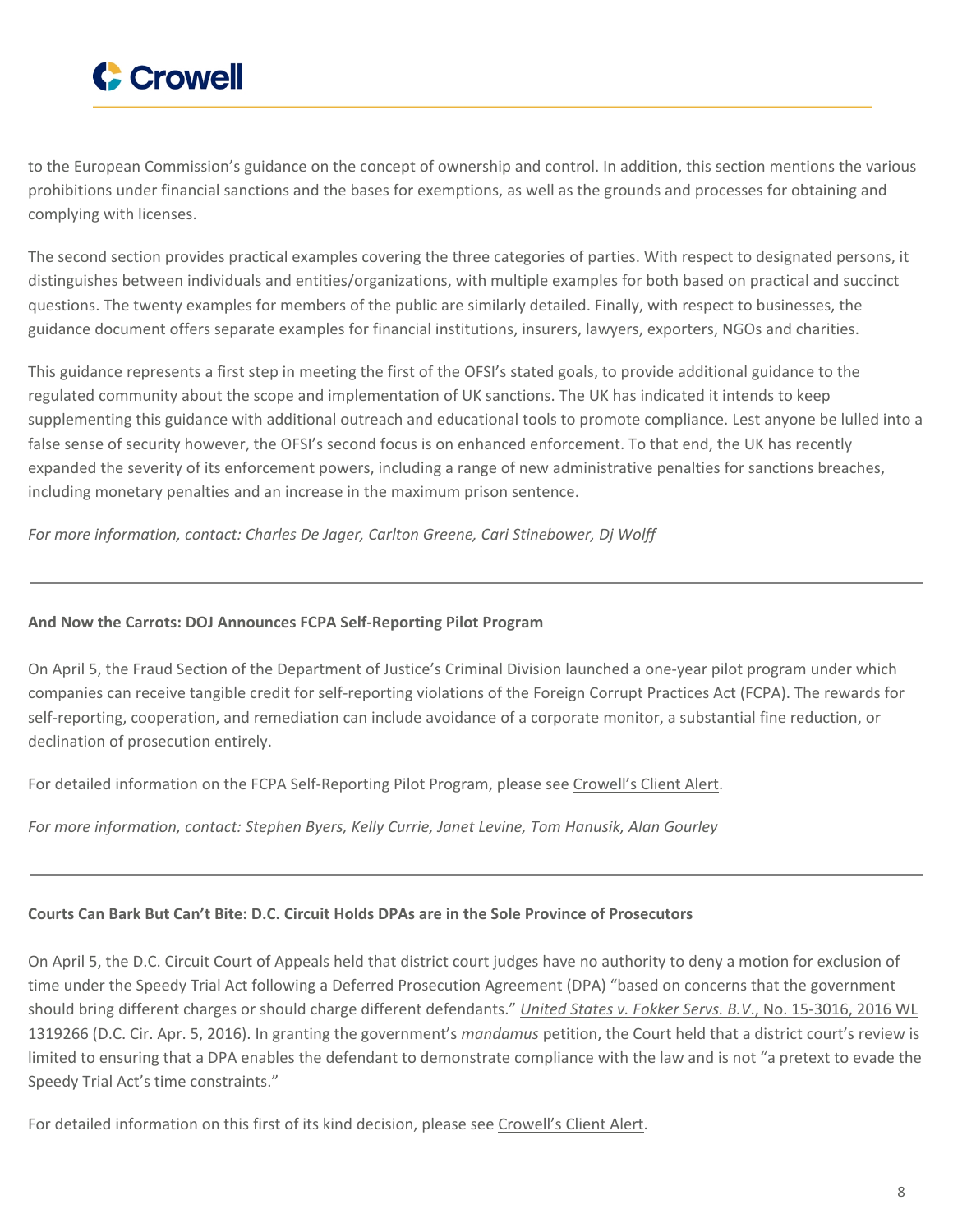<span id="page-8-0"></span>

*For more information, contact: Janet Levine, Tom Hanusik, Glen McGorty, Kelly Currie*

#### **TRADE AGREEMENT AND INVESTMENT UPDATES**

#### **TTIP Negotiations Complete Thirteenth Round with Fourteenth Planned for July**

Following a productive thirteenth round of formal negotiations in New York the last week of April, EU and U.S. officials remain in close contact to ensure all negotiating texts can be consolidated or at least tabled by the next formal round initially planned for early July. This is in keeping with President Obama's remarks at the Hannover Messe, in which he emphasized the necessity to conclude a deal before the end of his term.

Particular progress was achieved in this latest round on labor and environmental issues, trade facilitation, competition, regulatory cooperation, and mutual recognition of inspection methods relating to auto safety, pharmaceuticals, medical devices, and cosmetics. A concerted effort will also be needed to eliminate the few remaining tariff lines still outstanding.

However, much remains to be discussed with respect to services, as the EU's top negotiator has suggested both sides could improve their offers of market access for services. Similarly, public procurement remains sensitive for both sides, with U.S. officials suggesting they might not be able to make a revised offer before the July round.

During this latest round, the European Union also issued a report on the state of play of the TTIP [negotiations](http://trade.ec.europa.eu/doclib/press/index.cfm?id=1488). EU Trade Commissioner Cecilia Malmström emphasized that the report "aims to be a broad, yet straightforward and concise document, a result of our continued promise to keep these negotiations the most transparent trade talks ever conducted by the EU." Nevertheless, Greenpeace Netherlands subsequently released allegedly secret TTIP negotiation documents, the accuracy of which EU and U.S. officials have questioned.

<span id="page-8-1"></span>*For more information, contact: Ian Laird, Paul Davies, Charles De Jager*

#### **China Terminates Export Subsidies Challenged by the U.S.**

China and the U.S. have signed a memorandum of understanding under which China agrees to terminate the export subsidies it provided to a variety of industrial sectors in recent years under its "Demonstration Bases and Common Service Platforms" program.

This ends the dispute settlement proceeding initiated by the U.S. at the World Trade Organization (WTO) one year ago challenging this WTO-inconsistent program.

Seven industrial sectors located in over 179 industrial clusters in China benefited from export subsidies under the program, including: textiles; apparel and footwear; advanced materials and metals, including specialty steel, titanium and aluminum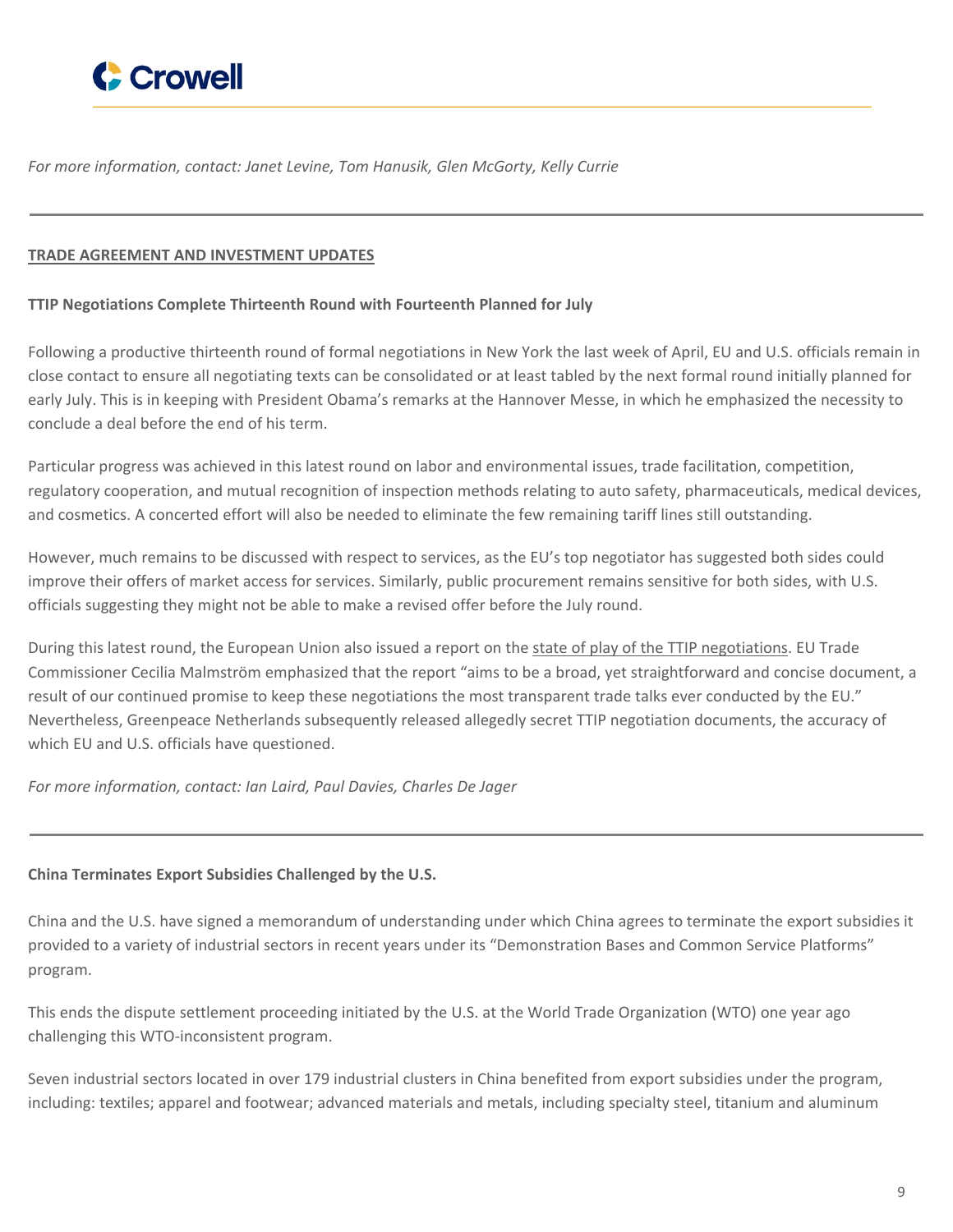

products; light industry; specialty chemicals; medical products; hardware and building materials; and agriculture. China has agreed to address all the contested elements of the program.

China's willingness to settle this WTO dispute is significant, as a lack of transparency and the program's extent and complexity made it difficult for the U.S. to assess the scope of these subsidies contingent on export performance. However, the U.S. Trade Representative estimates that at least \$1 billion was provided over three years. The U.S. was joined by the European Union and eleven other countries in the WTO case.

*For more information, contact: Ian Laird, Charles De Jager*

# **AGENCY ENFORCEMENT ACTIONS**

#### **Bureau of Industry and Security (BIS)**

- <span id="page-9-0"></span> On April 11, BIS announced the denial of export privileges for 10 years to:
	- o [Alexandre](http://efoia.bis.doc.gov/index.php/component/docman/doc_download/1054-e2455?Itemid=) Astakhov convicted of violating the Arms Export Control Act for aiding and abetting the attempted export of two CNVD-T thermal clip-on night vision devices without a license.
	- o [Paweena](http://efoia.bis.doc.gov/index.php/component/docman/doc_download/1053-e2454?Itemid=) Pechner convicted of violating the Arms Export Control Act for knowingly and willfully causing the export to Thailand of firearms designated on the U.S. Munitions List without a license.

#### **Financial Crimes Enforcement Network (FinCEN)**

 On April 5, FinCEN announced a \$1 million civil money penalty (CMP) against Sparks Nugget, Inc. d/b/a John Ascuaga's Nugget of Sparks, Nevada. Sparks Nugget admitted it willfully violated federal anti-money laundering (AML) laws. The company egregiously violated AML program requirements, reporting obligations, and recordkeeping requirements. FinCEN Director Jennifer Shaskey Calvery said, "Sparks Nugget had a systemic breakdown in its compliance program. Despite the fact that it hosted convicted embezzlers and had been repeatedly alerted to suspicious transactions by its own Bank Secrecy Act (BSA) compliance manager, Sparks saw no need to re-think its AML defenses." .

#### **Securities and Exchange Commission (SEC)**

<span id="page-9-1"></span>• On April 7, the SEC [announced](https://www.sec.gov/news/pressrelease/2016-64.html) Las Vegas Sands Corporation agreed to pay \$9 million to settle charges that it violated the Foreign Corrupt Practices Act (FCPA) by failing to properly authorize or document millions of dollars in payments to a consultant facilitating business activities in China and Macao.

*For more information, contact: Edward Goetz*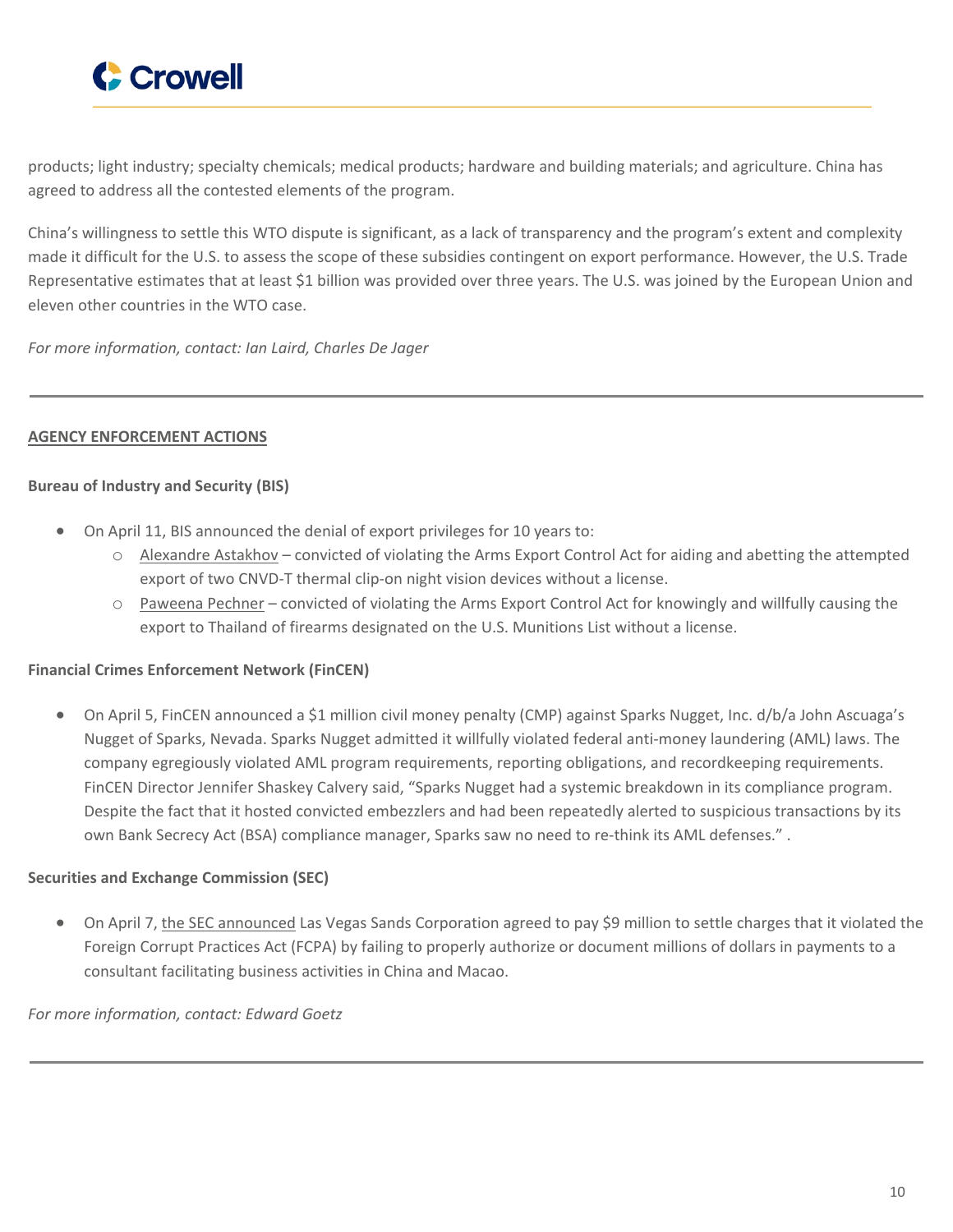

#### **OTHER AGENCY ACTIONS**

# **Bureau of Industry and Security (BIS)**

 On April 2, BIS [issued](http://www.bis.doc.gov/index.php/forms-documents/doc_download/1455-81-fr-19026-mtcr-final-rule) a final rule revising the Export Administration Regulations (EAR) to reflect changes to the Missile Technology Control Regime (MTCR) that were agreed to by MTCR member countries at the October 2015 Plenary in the Netherlands and the April 2015 Technical Experts Meeting in Switzerland.

#### **Directorate of Defense Trade Controls (DDTC)**

- The Directorate of Defense Trade Controls (DDTC) posted an Industry Notice regarding updated DTrade Forms.
	- o Beginning Friday, April 16, 2016, DTrade users must use version 9.2 for forms DSP-5, -6, -61, -62, -73 and -74; and version 7.5 for the Common Schema.
	- o Additionally, DDTC has upgraded the IBM forms viewer to v8.2.
	- o Earlier versions of these forms will be rejected beginning April 16, 2016.
	- o To access the new forms, click [here.](http://www.pmddtc.state.gov/form_updates.html)

#### **Executive Office of the President**

 On April 19, the [president](https://www.treasury.gov/resource-center/sanctions/Programs/Documents/libya_eo_20160419.pdf) issued a new Executive Order (E.O.) "Blocking Property and Suspending Entry into the United States of Persons Contributing to the Situation in Libya," which imposes sanctions against individuals or entities that, among other things, threaten the peace, security, or stability of Libya or obstruct or undermine the Libyan Government of National Accord (GNA).

#### **Office of Foreign Assets Control (OFAC)**

- On April 6, OFAC [issued](http://www.ecfr.gov/cgi-bin/text-idx?SID=0107483c0b76405828ee0a5fcb047046&tpl=/ecfrbrowse/Title31/31cfr554_main_02.tpl) regulations to implement [Executive](https://www.treasury.gov/resource-center/sanctions/Programs/Documents/13712.pdf) Order 13712 of November 22, 2015 ("Blocking the Property of Certain Persons Contributing to the Situation in Burundi").
- On April 15, OFAC [issued](https://www.treasury.gov/resource-center/sanctions/Programs/Documents/31cfr566_hizballah.pdf) regulations to implement the Hizballah International Financing Prevention Act of 2015.
- On April 21, OFAC [updated](https://www.treasury.gov/resource-center/sanctions/Programs/Documents/cuba_faqs_new.pdf) its Frequently Asked Questions (FAQ) regarding Cuba by issuing new FAQs 62, 63, 67, 68, 80, 81, 93, and 97. The questions address U-turn financial transactions and insurance, among other things.
- On April 27, OFAC [updated](https://www.treasury.gov/resource-center/faqs/Sanctions/Pages/faq_iran.aspx#aviation) its Iran FAQ 417 (Payments or the Facilitation of Payments to Iranian Civil Aviation Authorities for Overflights of Iran or Landing in Iran) to reflect the lifting of nuclear-related secondary sanctions under the Joint Comprehensive Plan of Action (JCPOA).
- <span id="page-10-0"></span> On April 29, OFAC [extended](https://www.treasury.gov/resource-center/sanctions/Programs/Documents/belarus_gl2.pdf) the authorization by general license of transactions involving certain Belarusian entities blocked pursuant to Executive Order 13405. This license does not generally authorize the release of property blocked pursuant to E.O. 13405. This authorization expires on October 31, 2016, unless extended or revoked.

#### *For more information, contact: Edward Goetz*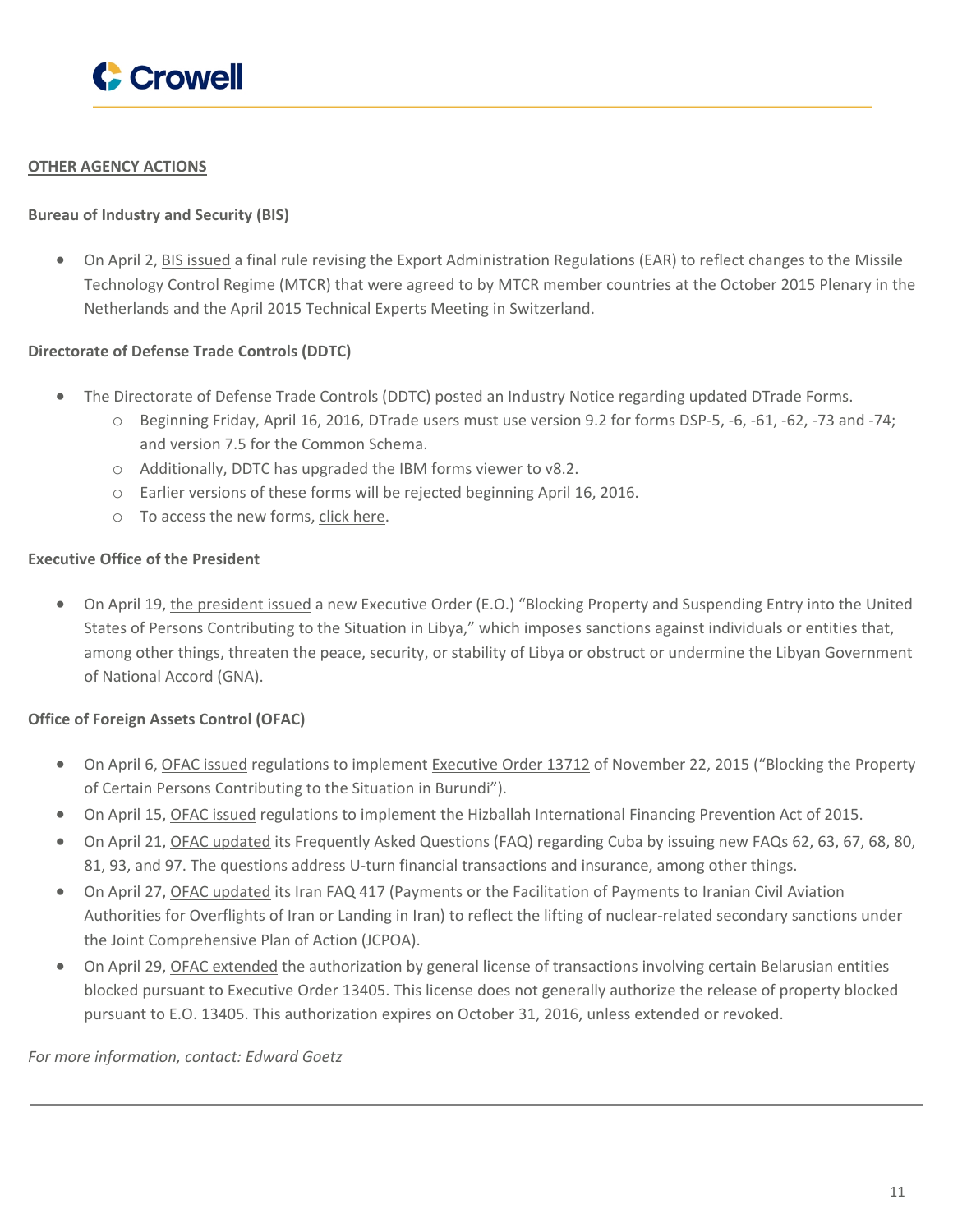<span id="page-11-0"></span>

#### **CROWELL & MORING INVITES YOU TO A RECEPTION AT ICPA ROME**

Please join Crowell & Moring for a Reception at the International Compliance Professionals Association's (ICPA) EU/UK Conference in Rome on June 5, 2016, from 8-10pm. For more information and to RSVP, please email Jenn Rivers at [jrivers@crowell.com.](mailto:jrivers@crowell.com)

#### **CROWELL & MORING SPEAKS**

Jeff Snyder spoke on issues related to dispute resolution under the Trans Pacific Partnership (TPP) at the 26<sup>th</sup> Annual [Meeting](http://www.ipba2016.com/) and Conference of the [Inter-Pacific](http://www.ipba2016.com/) Bar Association in Kuala Lumpur on April 15.

Jim Smith, C&M International President, spoke at the National Association for Surface Finishing's (NASF) Washington Forum on April 20 at the Ritz-Carlton Pentagon City in Arlington, VA. He discussed "Trade: A Look at Pending Trade Agreements with Asia and Europe."

Charles De Jager will be presenting at the International Compliance Association's (ICPA) EU/UK Conference in Rome on June 7. He will be on a panel discussing the latest updates on U.S. and EU economic sanctions.

[Addie](https://www.crowell.com/professionals/Adelicia-Cliffe) Cliffe and Carlton [Greene](https://www.crowell.com/professionals/Carlton-Greene) will be presenting on the International Panel at Crowell & Moring's Ounce of [Prevention](https://www.crowell.com/NewsEvents/Events/OOPS-Ounce-of-Prevention-Seminar-2016) [Seminar](https://www.crowell.com/NewsEvents/Events/OOPS-Ounce-of-Prevention-Seminar-2016) (OOPS) scheduled for May 25-26 at the Renaissance Washington DC.

For more information, please contact the professional(s) listed below, or your regular Crowell & Moring contact.

# **John B. [Brew](https://www.crowell.com/professionals/John-Brew)** Partner – Washington, D.C.

Phone: +1.202.624.2720 Email: [jbrew@crowell.com](mailto:jbrew@crowell.com)

# **Frances P. [Hadfield](https://www.crowell.com/professionals/Frances-Hadfield)** Counsel – New York Phone: +1.212.803.4040 Email: [fhadfield@crowell.com](mailto:fhadfield@crowell.com)

**[Edward](https://www.crowell.com/professionals/Edward-Goetz) Goetz** Manager, International Trade Services – Washington, D.C. Phone: +1.202.508.8968 Email: [egoetz@crowell.com](mailto:egoetz@crowell.com)

**Daniel [Cannistra](https://www.crowell.com/professionals/Daniel-Cannistra)** Partner – Washington, D.C. Phone: +1.202.624.2902 Email: [dcannistra@crowell.com](mailto:dcannistra@crowell.com)